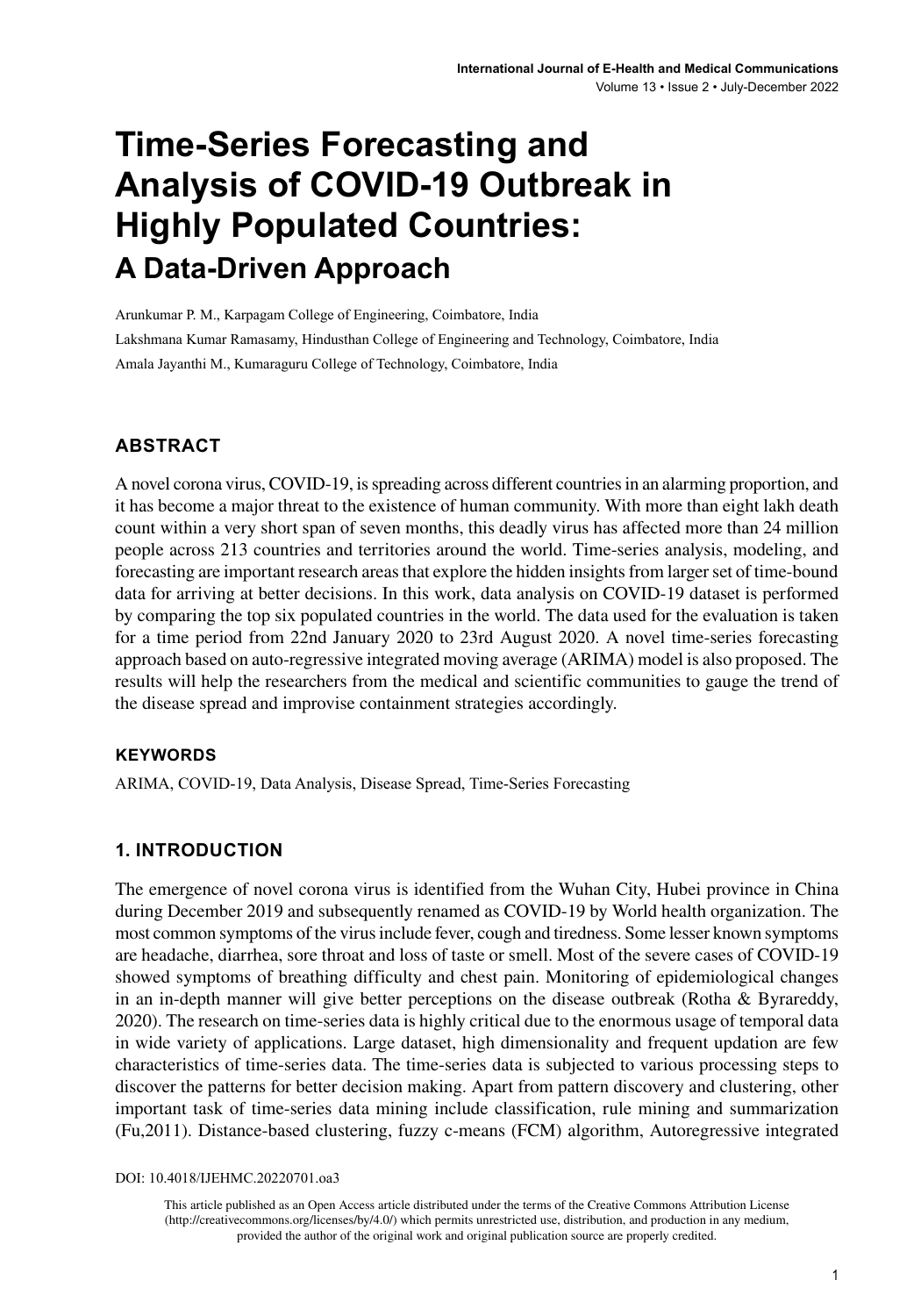moving average (ARIMA) models and Hidden Markov model (HMM) are few methods adopted for time-series clustering and pattern discovery. Time series forecasting depends on the task of analyzing past observations of a random variable and generates a model that portrays the underlying relationship and its patterns. Each of the forecasting method follows four important steps namely, problem definition, information gathering, selecting the best model and forecasting (Hyndman & Athanasopoulos,2018). The time-series analysis and forecasting for COVID-19 disease outbreak is an emerging research paradigm that requires deep knowledge and better experimentations for interpreting the trend and evaluating the predictions.

Holt–Winters Additive Model (HWAAS), Auto-regressive integrated moving average (ARIMA), TBAT, Prophet, DeepAR and N-Beats and Vector Auto regression (VAR) are few models used by researchers around the world for time-series forecasting(Papastefanopoulos,2020). In HWAAS model, trend and seasonal variation of the data are taken in to account. This method is an advanced model proposed by adopting added features to Holt's exponential smoothing. In exponential smoothing, the recently recorded observations are used for updating the prediction levels. The additive method is favored when the seasonal variations are approximately constant through the data series. Holt-Winters Exponential Smoothing is also called as Triple Exponential Smoothing. TBAT method involves four components, namely, Trigonometric seasonal formulation, Box–Cox transformation, ARMA errors and trend component (Harvey et al., 1997; Box & Cox,1964; Adhikari & Agrawal,2013). Multiple seasonalities can be accommodated by TBAT model. Here, each seasonality is modeled with a trigonometric representation based on fourier series. Prophet method is proposed by Facebook. Three major components used by this model are trend, seasonality and holidays.

Time-series decomposition of Prophet model is given by the equation as:

$$
Y(t) = A(t) + B(t) + C(T) + \hat{e}(t)
$$
\n(1)

where,  $A(t)$ ,  $B(t)$  and  $C(T)$  denotes trend, seasonality and holiday. The last term  $\hat{e}(t)$  implies error value. Saturating growth model and a piece-wise linear model are utilized by Prophet approach to gather forecasting results. DeepAR deploys a long short-term memory based recurrent neural network architecture for time-series forecasting. Probabilistic forecasting is supported by this model that trains an auto regressive recurrent network (Salinas et al., 2020). N-Beats model is the short form of Neural basis expansion analysis for interpretable time series forecasting. A deep neural architecture consisting of forward and backward residual links is used by N-Beats model (Oreshkin et al.,2019). In this method, generic architecture and an interpretable architecture are used in tandem and dual residual stacking results are observed. Vector Auto regression (VAR) model is a simplification of the univariate autoregressive model for forecasting a vector of time series. It is a multivariate forecasting algorithm .Such model should possess at least two time series variables that influence each other. In ARIMA model, information in the past values of the time series can alone be used to predict the future values.

#### **2. MATERIALS AND METHODS**

The COVID-19 data is retrieved from Center for Systems Science and Engineering (CSSE) at Johns Hopkins University. The data contains cumulative count of infected people observed in daily basis. The data is fetched for a time period from  $22<sup>nd</sup>$  January 2020 to  $23<sup>rd</sup>$  August 2020. The work is segregated in twofold. The first part of the work demonstrates the data analysis of COVID-19 impact in six highly populated nations. For this work, six months of time-series COVID-19 data (starting from 22-01-2020) is used for evaluation. The second part of the work utilizes ARIMA model for time-series prediction of COVID-19 disease by analyzing two nations, namely, India and US. The COVID-19 dataset consists of daily time series summary of confirmed, recovered and mortality